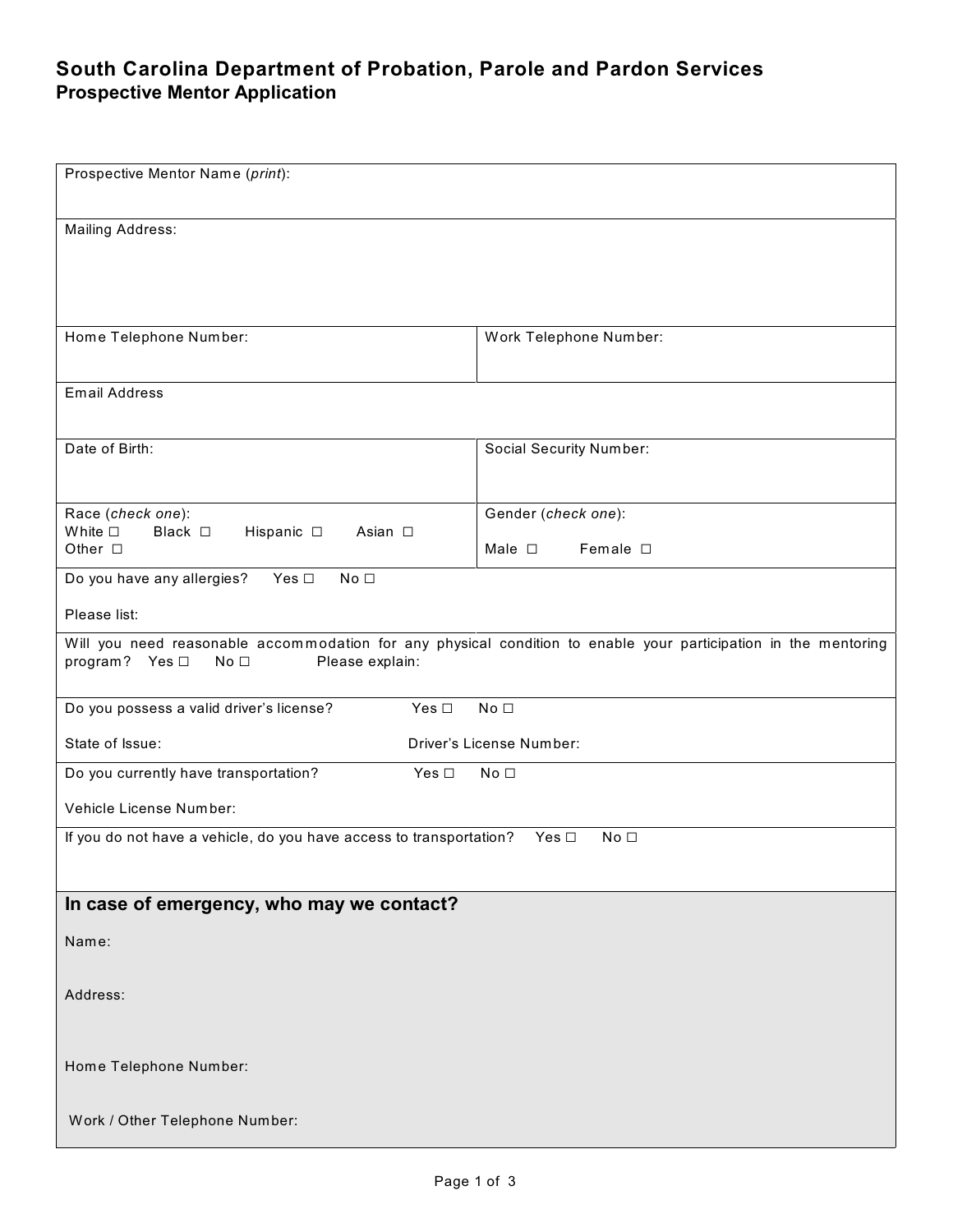| Have you ever worked directly with an inmate or offender before?                                      | Yes $\Box$ | No $\Box$                  |
|-------------------------------------------------------------------------------------------------------|------------|----------------------------|
| Please describe your employment history including any special knowledge and skill areas:              |            |                            |
|                                                                                                       |            |                            |
|                                                                                                       |            |                            |
|                                                                                                       |            |                            |
|                                                                                                       |            |                            |
|                                                                                                       |            |                            |
|                                                                                                       |            |                            |
|                                                                                                       |            |                            |
|                                                                                                       |            |                            |
| Have you ever been a victim of a crime?<br>Yes $\Box$<br>No $\Box$<br>If so, please describe briefly: |            |                            |
|                                                                                                       |            |                            |
|                                                                                                       |            |                            |
| Have you ever been convicted of a crime other than a minor traffic violation?                         |            | No $\Box$<br>Yes $\square$ |
| If so, please describe:                                                                               |            |                            |
|                                                                                                       |            |                            |
|                                                                                                       |            |                            |
| Please list your current volunteer commitments:                                                       |            |                            |
|                                                                                                       |            |                            |
|                                                                                                       |            |                            |
|                                                                                                       |            |                            |
| Please list you interests, hobbies and activities you enjoy:                                          |            |                            |
|                                                                                                       |            |                            |
|                                                                                                       |            |                            |
|                                                                                                       |            |                            |